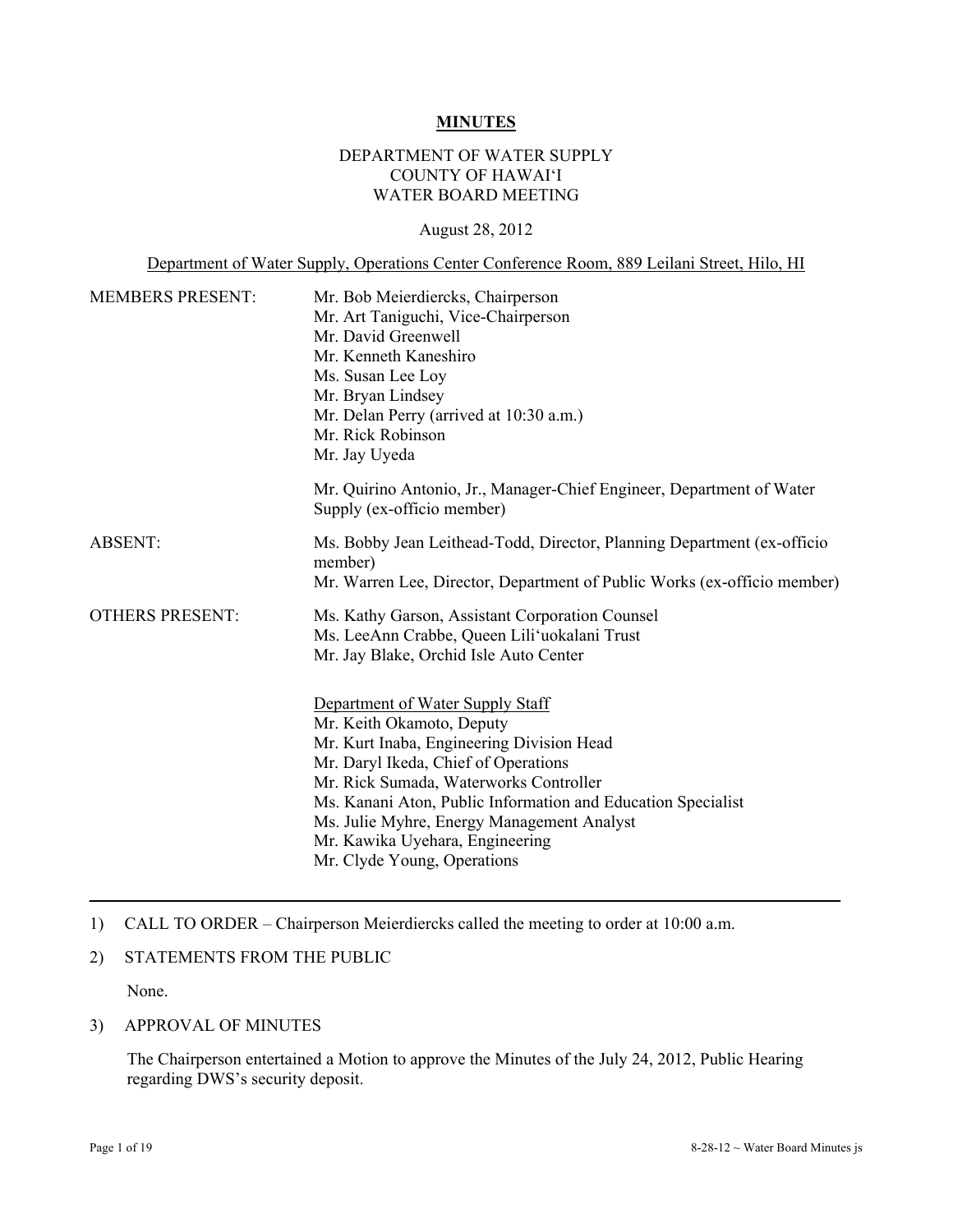ACTION: Mr. Taniguchi moved to approve; seconded by Mr. Lindsey.

The Chairperson entertained a Motion to approve the Minutes of the July 24, 2012, Water Board meeting.

ACTION: Mr. Lindsey moved to approve; seconded by Mr. Taniguchi.

# 4) APPROVAL OF ADDENDUM AND/OR SUPPLEMENTAL AGENDA **(Note: Addendum requires Roll Call Vote)**

None.

# 5) HĀMĀKUA:

# A. **JOB NO. 2011-979, HONOKA'A DEEPWELL REPAIR:**

The contractor, Beylik Drilling & Pump Service, Inc., is requesting a contract time extension of 42 calendar days. This is the first time extension request for this project.

| Ext.                                |             |           | Days       |                                                                                                         |
|-------------------------------------|-------------|-----------|------------|---------------------------------------------------------------------------------------------------------|
| #                                   | From (Date) | To (Date) | (Calendar) | Reason                                                                                                  |
|                                     | 10/6/12     | 11/17/12  | 42         | Increase scope of work to repair motor thrust<br>bearing and to string test the pump/motor<br>assembly. |
| Total Days (including this request) |             | 42        |            |                                                                                                         |

The project completion date is requested for extension due to the unexpected failure of the motor's thrust bearing during repair facility's inspection on the mainland. The motor was originally sent to the facility for routine inspection. The failure of the motor's thrust bearing was unforeseen and beyond the control of the contractor. Additional time is required to order replacement parts and to complete the repair.

The scope of work for the project was also increased to include factory string testing of the pump/motor assembly, due to the repair of the motor, and to verify it is operating at factory specifications.

Staff has reviewed the request and finds that the extension of 42 calendar days is justified.

The Manager-Chief Engineer recommended that the Board grant this contract time extension of 42 calendar days to Beylik Drilling & Pump Service, Inc., for JOB NO. 2011-979, HONOKA'A DEEPWELL REPAIR. If approved, the contract completion date will be extended from October 6, 2012 to November 17, 2012.

MOTION: Mr. Lindsey moved to approve; seconded by Mr. Kaneshiro.

Mr. Young explained that the contractor was given notice to proceed in April of this year. Shortly thereafter, the pump was pulled. There was an indication that the pump was malfunctioning, and the initial intent was to replace the pump. However, it was deemed to be reparable, so the pump was shipped back to the Mainland to a repair facility. The motor was also sent for an initial inspection; there were no indications of problems with the motor. The repair facility decided to do a dynamic test of the motor, which was not in the original intent of the motor inspection, Mr. Young said. The facility did a "coast-down" test, in which the motor is turned on and timed to see how long it takes to spin down to zero. Ideally, it should take 15 to 20 seconds to spin down to zero, but when they ran the test, it took less than five seconds to spin down to zero. Therefore, it was clear that there was a problem with the motor; it was a good indication that the thrust bearing was bad. There had been no earlier indications of a problem with the motor, Mr. Young said. In summary, Mr. Young said this meant that the project's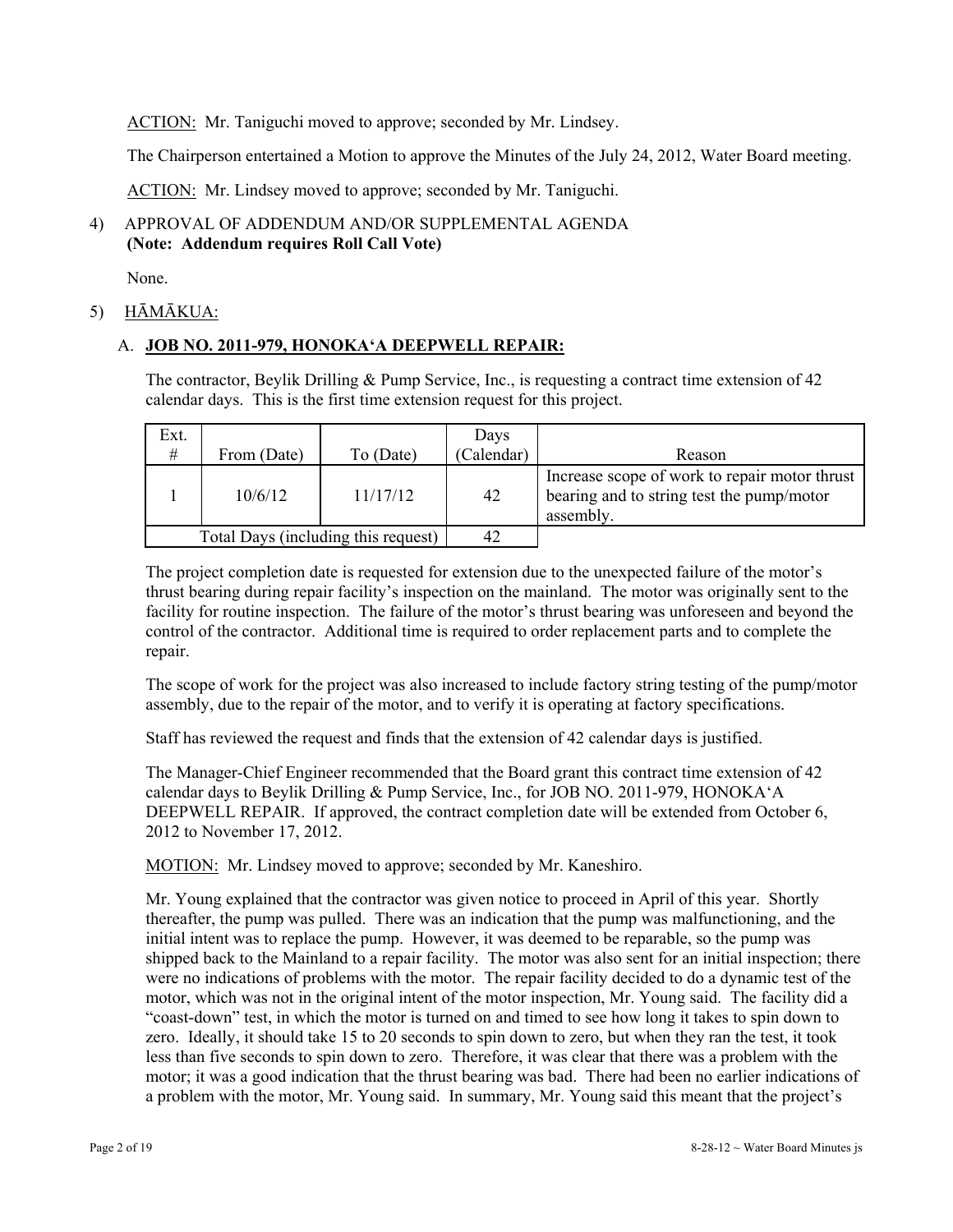scope of work had increased, to include the repair of the motor (and the testing of the motor), as well as the testing of the pump. For this, Beylik is requesting an additional 42 days. Mr. Young acknowledged that DWS was giving Beylik more work; the extra 42 days is justified, to get the motor on queue, to order the parts, to do the repair, and to test the motor.

Mr. Greenwell asked whether this would have any effect on delivery of water service, and asked whether this time extension would mean extra expenditure by DWS.

Mr. Young said it was within the contingency.

The Manager-Chief Engineer said that DWS has the Haina Well as a back-up, so there would be no problem with delivery of water service.

Mr. Uyeda asked whether it was a submersible or a line-shaft.

Mr. Young said it was a submersible.

Mr. Uyeda asked whether the company that tested the motor could have caused the damage to the motor while it was testing the motor; he noted that the dynamic testing was not part of the initial contract.

Mr. Young said that was unlikely; there was no indication that the thrust bearing was bad.

Mr. Uyeda said that the contractor should be held responsible for the damages, because they performed work (i.e., the dynamic testing) that was not part of the contract. He asked whether that was a possibility.

Mr. Young said that would be very hard to determine, because DWS does not know the condition of the thrust bearing when it left the site.

Mr. Uyeda said he understood that, but the base contract was to pull the pump and repair the pump, not to test the motor. He asked Mr. Young if DWS gave notice to the contractor to proceed with testing the motor.

Mr. Young said yes, DWS gave them permission to test the motor.

Mr. Uyeda asked if that was when it was determined that the thrust bearing was bad.

Mr. Young confirmed that it was during the dynamic testing. The contractor asked Mr. Young for permission to do the dynamic testing, and Mr. Young gave them permission to do so. He said it is a very good test.

Chairperson Meierdiercks asked where the pump and motor were sent for repairs.

Mr. Young said they went to a repair facility in Phoenix, Arizona.

ACTION: Motion carried unanimously by voice vote.

#### 6) NORTH KONA:

# A. **SECURITY AGREEMENT REGARDING COST-SHARING OF PALANI TRANSMISSION SYSTEM UNDER THE KEAHUOLU LANDS WATER RESOURCE DEVELOPMENT AGREEMENT PERTAINING TO LOTS 1 AND 2, TMK: NO. (3) 7-4-020 (PORTION):**

*(This Item was deferred at the July 24, 2012, meeting.)*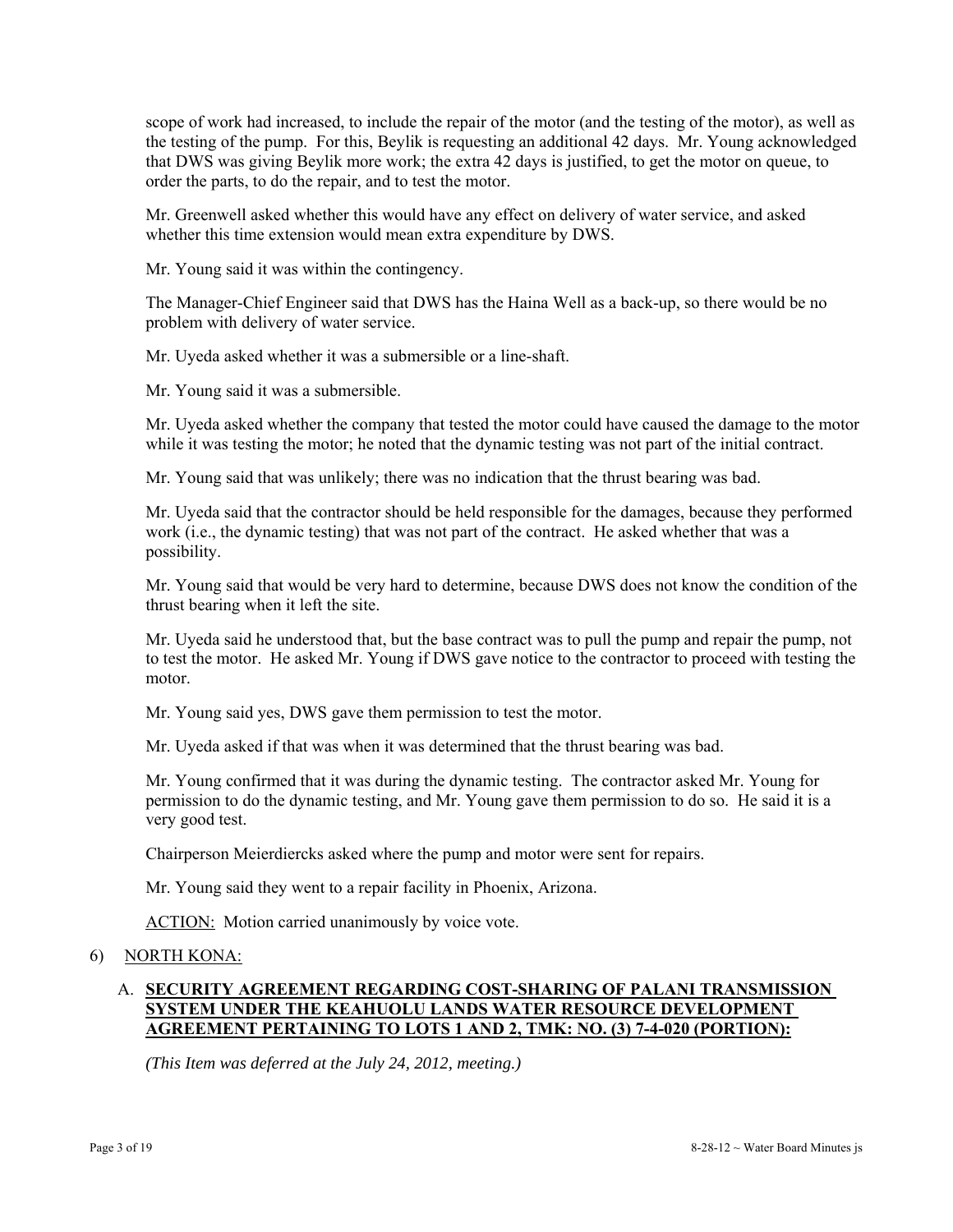The Manager-Chief Engineer recommended that Water Board approve the subject agreement, and that either the Chairperson or Vice-Chairperson be authorized to execute the agreement, subject to review as to form and legality by Corporation Counsel.

MOTION: Mr. Robinson moved to approve; seconded by Mr. Greenwell.

The Manager-Chief Engineer noted that this Item had been deferred because the Security Agreement was not attached to the rest of the documents. Since last month, Queen Lili'uokalani Trust (QLT) has submitted all of the required documents.

Ms. Crabbe, representing QLT, noted that the Trust had entered into the Security Agreement with the County of Hawai'i on two of the Trust's different subdivision approvals. Under this agreement, QLT avoids paying money for a surety bond, and instead, uses some of its marketable securities portfolio as security, in the Stock Pledge Agreement. Ms. Crabbe noted that QLT dedicated Well No. 1 back in 1996, and there was never a water agreement with DWS until February 23, 2010. In 2002, QLT dedicated 450,000 gallons per day that the Trust should be getting from the well (with no legal agreement), Ms. Crabbe said. QLT finally got the opportunity to participate in the Palani Transmission system, so of the 450,000 gallons per day that the Trust gets from Well No. 1, 60,000 gallons are already committed to the Makalapua Shopping Center. Therefore, QLT has 390,000 gallons per day that the Trust needs to bring down the hill to the Trust's commercially-zoned property around the shopping center. QLT was able to negotiate the purchase of an additional 110,000 gallons per day capacity in the Palani Transmission system, she said. QLT is now working on the easements that were granted for the pipes and the reservoir sites; QLT netted out the value of the reservoirs that QLT would have to build as part of the transmission system, as well as the pipe. After doing all of the calculations, the end result was that QLT owes DWS approximately \$1.49 million, based on engineering estimates. QLT agreed to pay DWS when the Palani Transmission system was completed. Once the project is complete, QLT will receive an accounting of the actual construction costs. QLT will have 30 days to pay on the balance it owes to DWS. Ms. Crabbe noted that the agreement calls for QLT to secure the balance that the Trust owes to DWS; QLT has used this method with the County of Hawai'i and is comfortable with this method. Ms. Crabbe said the previous two agreements that QLT did with the County were in 2004 for Loloku Street (i.e., Makalapua Business Center, Increment II) for \$3.5 million, and in 2008 for QLT's Kona Commons offset improvements for just under \$7 million. She noted that DWS had a portion of the Kona Commons improvements. Ms. Crabbe said that QLT is using a mutual fund, I.B.A., as security with DWS under the current agreement. QLT's endowment portfolio is just under \$100 million, she noted. Ms. Crabbe said that I.B.A. shares were trading at \$15.67, as of close of business yesterday. At 120 percent of the amount that QLT is bonding, the Trust has securities of about \$1.8 million. QLT's holdings of I.B.A., valued as of June 30, stood at \$2.6 million; QLT was at 149 percent of the pledge amount at \$15.13 a share. With shares at \$15.67 today, QLT is probably at 150 percent of securitizing the pledge amount to DWS. QLT can readily liquidate these shares at any time, and in the Stock Pledge Agreement, QLT is basically giving DWS power of attorney over this fund until the obligation is satisfied, Ms. Crabbe said.

The Manager-Chief Engineer said the Palani project is still ongoing, but will hopefully be completed in the next couple of months. Upon completion, DWS will send QLT an invoice. He noted that Ms. Crabbe said that the obligation will be paid within 30 days of the invoice; he asked Ms. Crabbe if it was QLT's intent to pay off the invoice with the securities.

Ms. Crabbe said yes, QLT would either remit the funds by wire or by cashier's check, as stipulated by the agreement. She said she has had it in QLT's budget for the past year, and noted that QLT shared everyone's frustration with the delayed completion of the Palani project. QLT has allocated funds to relieve this balance as soon as QLT has the appropriate documentation.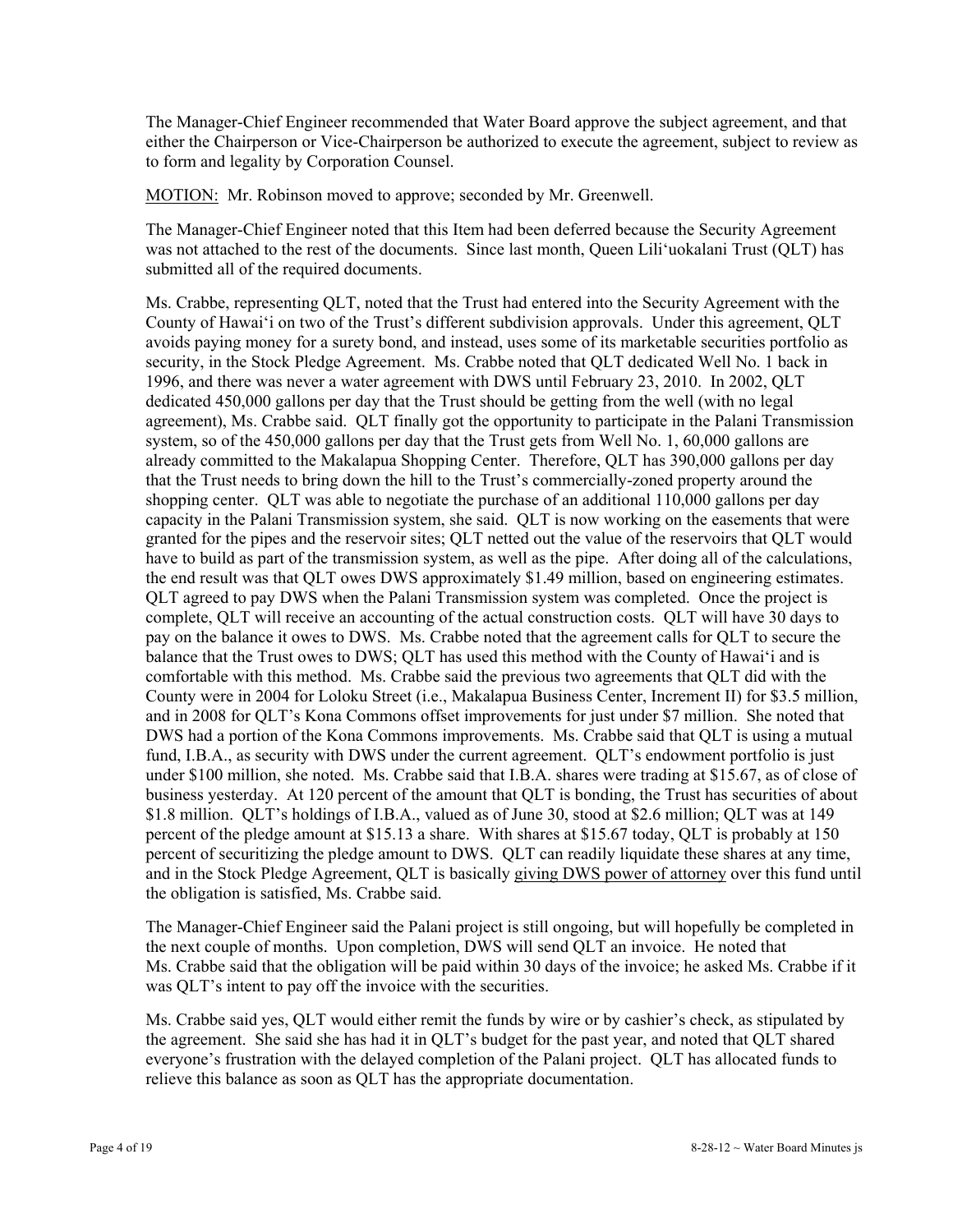The Manager-Chief Engineer asked whether, once the payment is made, the agreement just disappears automatically.

Ms. Crabbe said that there is a release that DWS must sign; one of the Exhibits in the agreement is the release. She said that Exhibit E is a partial release, if QLT were to pay a portion of the approximately \$1.5 million. Exhibit F is the full release. As soon as QLT sends its cashier's check over to DWS, QLT will be sending Exhibit F as well, so that DWS can relieve QLT of the Stock Pledge Agreement and the Promissory Note, she said.

Mr. Taniguchi said that Ms. Crabbe mentioned the 30 days after completion, but he did not see any 30 days in the Stock Pledge Agreement.

Ms. Crabbe apologized, and said it was within the Water Resource Development Agreement,

Mr. Taniguchi asked whether it should be in the Promissory Note.

Ms. Crabbe said that QLT was actually delinquent, because the Stock Pledge Agreement should have been executed 60 days after the Water Resource Development Agreement, but it took QLT a while to get things through the attorneys (and the Planning Department as well, because it relates to one of QLT's zoning ordinances, which goes back to 2000.) QLT's entitlements in this area are old, and the Trust is taking another look at its existing entitlements, she noted. The Promissory Note is good for three years.

Mr. Taniguchi said he did not see a maturity date.

Ms. Crabbe said it was multiple documents.

Mr. Taniguchi said there usually has to be a maturity date. He asked what signifies a default in the agreement. He noted the language saying: "If Debtor fails to *timely* satisfy its commitments…" He said that the meaning of "timely" differs from one person to another. He said he wanted to see something more concrete, such as "30 days from this date, if it is not satisfied, DWS can confer collateral to pay off the Promissory Note." Mr. Taniguchi said he did not see the section giving DWS power of attorney. He added that maybe Ms. Garson could find that for the Board, so that DWS has complete access to the funds if necessary, without legal action.

Ms. Crabbe said the documents were all related and intertwined with each other; the Security Agreement calls out the Water Resource Development Agreement. She acknowledged that it may not be explicitly stated within the Security Agreement, but the documents are all related and intertwined.

Mr. Taniguchi said Ms. Garson needs to advise the Board on this, because if the Board is approving a Note, the collateral for the Note must be clear.

Ms. Garson said that the Promissory Note has the sunset date: July 31, 2015.

Ms. Crabbe added: "unless earlier satisfied"

Ms. Garson said that pursuant to the Agreement, it is 30 days from the time that DWS submits its invoice for the completed construction costs. She said that it may make it clearer if that specific term is in both the Promissory Note, as well as in the Security Agreement. It would not be a problem to put the exact term that is in the Agreement itself – into the Promissory Note.

Mr. Robinson noted that the time period was in fact 45 days. He quoted the part that said: "The threshold date shall be 45 days." He asked when the Palani Transmission Waterline would be completed.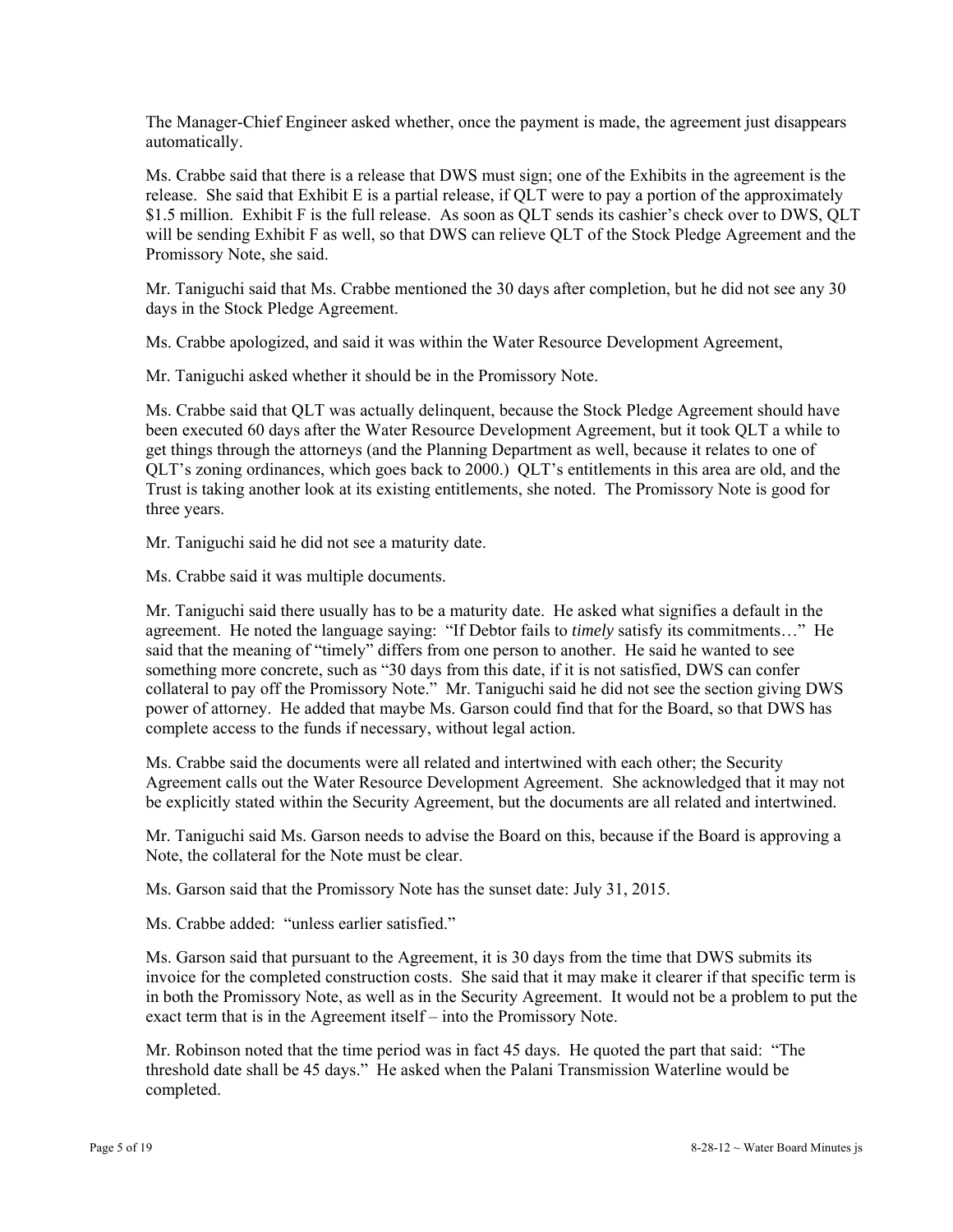The Manager-Chief Engineer said that it would probably be in the next couple of months.

Mr. Inaba confirmed that the system should be on-line within two months; there may be some punch-list items remaining to close out the project.

Mr. Uyeda asked what major items remain to be done.

Mr. Inaba said that chlorination is underway right now; the 2-million gallon reservoir is being filled up. The pipeline also needs to be filled up, and after that, the 1-million gallon reservoir will be filled up. Once those tasks are completed, the two tie-ins need to be completed. Among the minor punch-list items are the installation of a 60-foot section of fence, and the actual start-up of the system. He confirmed that DWS is looking at completing the project at the end of October.

Ms. Garson acknowledged that the time period is indeed 45 days (not 30 days).

Mr. Taniguchi asked for clarification on the documents in front of the Board; he said it looked like there were two Promissory Notes.

Ms. Crabbe said there is a Security Agreement, a Promissory Note and a Stock Pledge Agreement, along with a Resolution from QLT's Board to show the Board's assent.

Mr. Robinson asked how DWS would figure out how much QLT owes to the Department.

The Manager-Chief Engineer explained that the total construction costs were \$12.3 million, but QLT owes only a portion of that. The arrangement with QLT also includes some land that QLT is providing to DWS. The calculations include the upgrading of the facility, the utility costs, some of the land that QLT provided in the project itself, etc.

Mr. Robinson asked whether the \$7.3 million listed in the Promissory Note as the fair market value and estimated costs for the three reservoirs in the Palani project was the portion that QLT would be required to pay to DWS (after deducting the fair market value for the land QLT provided for the reservoirs.)

Ms. Garson said that was an estimate; the figure may change.

Mr. Robinson asked whether the figure could be higher, after all of the construction costs are tallied.

Ms. Crabbe confirmed that the figure may go higher.

Mr. Robinson asked whether the figure could actually go up *or* down.

Ms. Crabbe said yes, QLT and DWS are working from engineering estimates, versus actual costs. QLT will pay on actual costs, once the appropriate documentation is conveyed to QLT.

Mr. Robinson asked whether the Forest City development will draw off this new waterline as well.

The Manager-Chief Engineer said that Forest City needs to do additional improvements to DWS's system to get water down to their project. He did not know what Forest City was planning regarding additional transmission to their project, etc. The Palani Transmission system was not accommodating the Forest City project, he said.

Chairperson Meierdiercks asked that the Board stay on the subject of the QLT agreements.

Mr. Taniguchi asked Ms. Garson about the Promissory Note, which has a sunset date of 2015. He noted that the Note does not mention what constitutes a default. He asked whether this was sufficient, along with the Stock Pledge, for DWS to enforce its collateral – in the event of a default.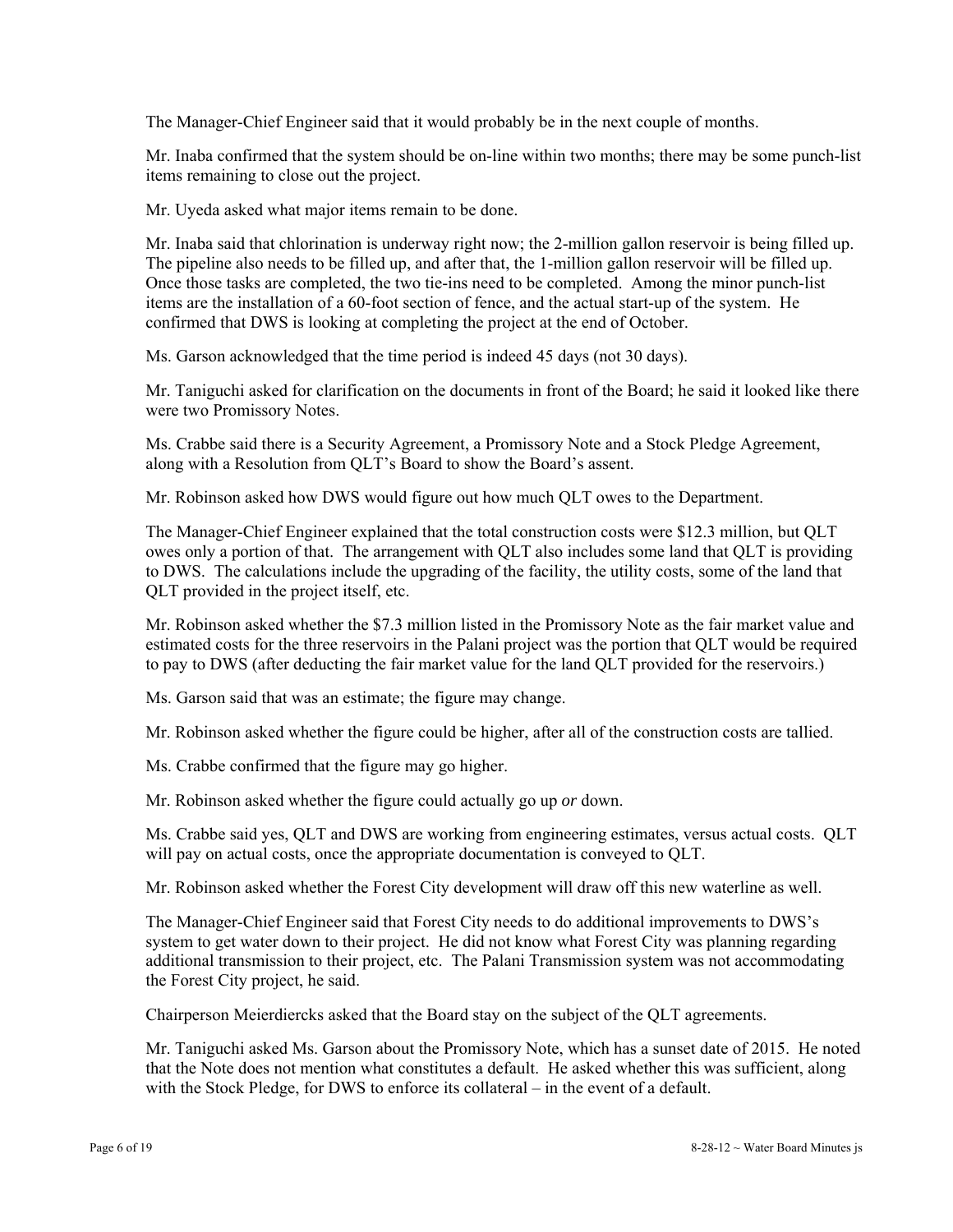Ms. Garson said she understood Mr. Taniguchi's concern about the date. She said she could work with QLT's attorneys to modify the date, so that there is not a perceived conflict between the Promissory Note and the actual Agreement. She said she could work with QLT's attorneys to make that clearer.

Mr. Taniguchi said that because DWS is the lender, certain things need to be nailed down, such as accessing the collateral in the event of a default. The terms were not defined enough for him, he said.

Chairperson Meierdiercks agreed that it needed to be clear as to what happens if QLT does not pay within 45 days of DWS's invoice for the construction costs. He noted that DWS has the collateral.

Ms. Garson said that in that event, DWS would foreclose on the collateral. She noted that there is such a provision in the Stock Pledge Agreement.

Mr. Taniguchi said that it was on Page 2.

Chairperson Meierdiercks said that the Board needed to know how the process works, in order to feel comfortable. He said that the wording of the documents is a bit confusing.

Mr. Robinson said that the provision is on Page 2, Paragraph 4, of the Stock Pledge Agreement. The line in question says that if the Pledgor (QLT) is in default, then the Pledgee (DWS) "may at its option, without notice, exercise all rights and remedies available to a secured party."

Ms. Garson said that is the language that basically gives DWS power of attorney; she confirmed that this was in the Stock Pledge Agreement.

Mr. Taniguchi said that language should be defined in the Promissory Note, to state what would constitute a default.

Ms. Garson said the Promissory Note could be made clearer, so that it refers back to the time frame stated in the Agreement. She said she would be happy to work with QLT's attorneys to get that cleared up.

Mr. Inaba noted that DWS has not yet granted any of the water to QLT. He said that if there were no participation, QLT will not get the water that QLT is supposed to get from the initial well that QLT put in. There are two sections in the documents that deal with QLT getting the water. He noted that the Agreement requires QLT's payment for participation in order to get the water.

Ms. Crabbe said she is not an attorney, but she is fine with working to clarify the language. She noted that QLT had executed this exact form of agreement twice with the County of Hawai'i, back in 2004 and 2008. The agreements went through multiple layers of legal review in terms of enforceability.

Chairperson Meierdiercks said that once the project is complete, and DWS bills QLT, if DWS does not get paid, DWS will not turn the water on.

The Manager-Chief Engineer confirmed this.

Ms. Crabbe said that QLT has \$4.5 million sunk in the ground. Of the 450,000 gallons a day allotment, QLT has been drinking only 60,000 gallons a day for the past 20 years. Therefore, QLT is out a lot of money, she said.

Chairperson Meierdiercks said that it was a matter of making all of the documents easy to understand, amid all of the legal jargon.

Ms. Garson said that is correct.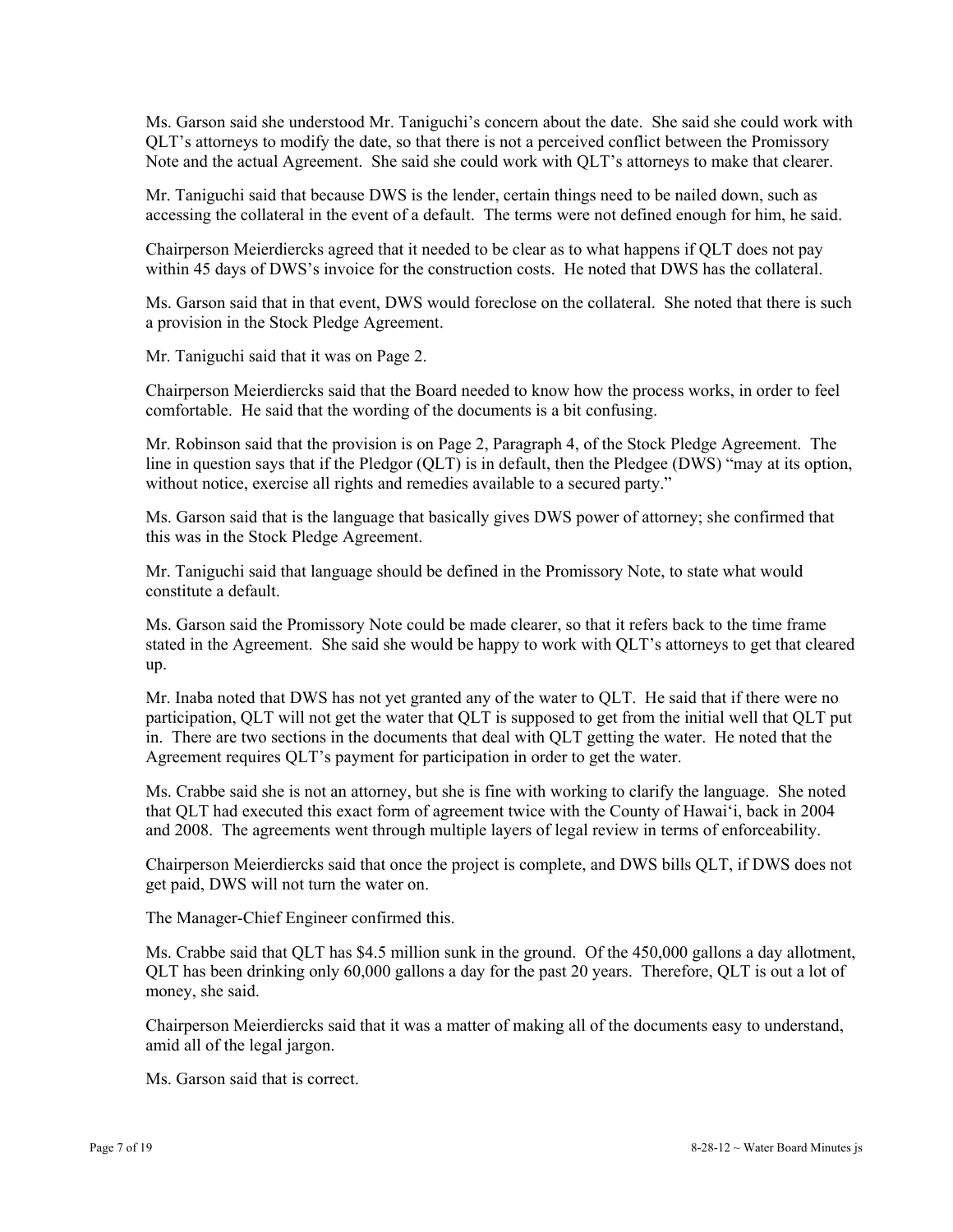Mr. Taniguchi asked if Ms. Garson would make the addition to the Promissory Note.

Ms. Garson confirmed that she would.

Chairperson Meierdiercks, turning back to the Main Motion on the floor, asked if the Board would approve it as-is, or if the Board wanted to amend the Motion.

The Manager-Chief Engineer recommended that the Board defer the Item, until the language was worked out and the final documents brought back to the Board for approval.

Ms. Garson said that the documents could be worded to make them clearer. If the Board wishes to defer, the attorneys could come back with another set of documents which address Mr. Taniguchi's concerns.

Ms. Lee Loy recommended deferral; she preferred that the documents be more complete and thorough, to address Mr. Taniguchi's concerns. She supported a deferral at this time, so that clearer language can be put into these documents.

MOTION WITHDRAWN: Mr. Robinson withdrew his Motion; Mr. Uyeda withdrew his Second.

ACTION: Ms. Lee Loy moved to defer; seconded by Mr. Taniguchi, and carried unanimously by voice vote.

### 7) MISCELLANEOUS:

### A. **AD HOC FINANCE COMMITTEE**:

No report.

# B. **NOTICE TO CUSTOMERS RE: REVISED RULE REGARDING CREDIT DEPOSITS:**

The Board discussed the draft Notice to Customers regarding DWS's recently revised Rule 3-4, regarding credit deposits, which was distributed to the Board for review.

The Manager-Chief Engineer confirmed that the blue Notice is what DWS is proposing to insert with the water bills, to inform customers about the new credit deposit. On the reverse side of the Notice is a reminder regarding on-line payments.

There was a discussion regarding whether existing customers who apply for a second service after January 1, 2013, would be required to pay the new credit deposit.

Mr. Sumada confirmed that customers with an existing service and good credit with DWS will not be required to pay any deposit when applying of a second service after January 1, 2013.

The Manager-Chief Engineer said that the new credit deposit is for new customers, who do not have any credit history with DWS. Currently, existing customers who apply for second services do not have to put up a \$50 deposit, either, so long as they have a good credit history with DWS, he added.

Chairperson Meierdiercks clarified that from January 1, 2013, new customers will pay the \$150 credit deposit. Once they have established good credit, they will not be required to pay an additional credit deposit when they apply for a second service.

The Manager-Chief Engineer confirmed this. He noted that while the current \$50 deposit is refundable, the new credit deposit of \$150 which goes into effect on January 1, 2013, will not be refundable until the service is closed.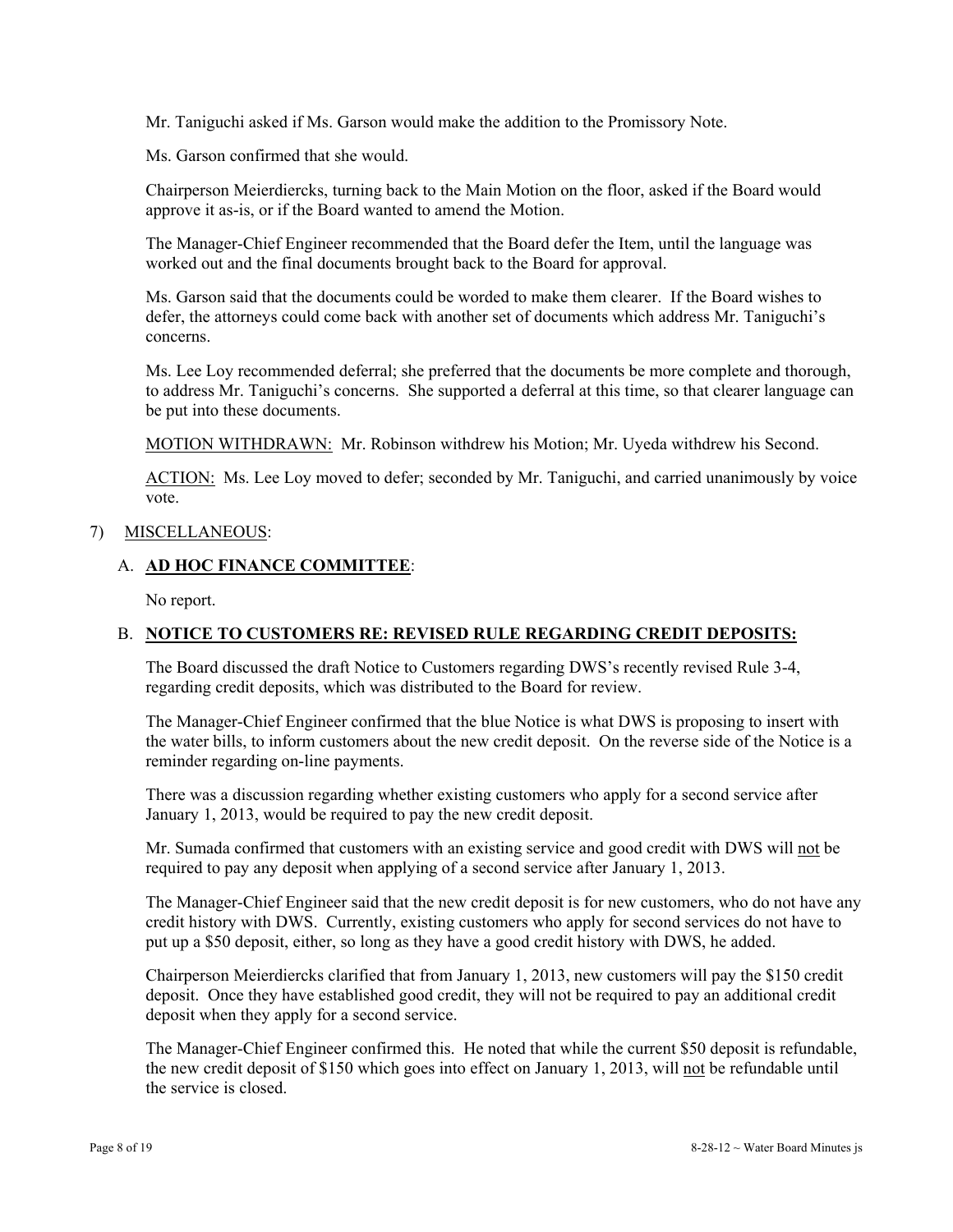## C. **CONTRACT FOR MAINTENANCE AGREEMENT – SOUTH KOHALA, HĀMĀKUA, AND LAUPĀHOEHOE SITES (BRANTLEY CENTER, INC.):**

At the May 22, 2012, Water Board meeting, the Board approved a renewal of a Maintenance Agreement to Brantley Center, Inc., to perform site maintenance services for the Department in South Kohala, Hāmākua and Laupāhoehoe for two (2) years from July 1, 2012 to June 30, 2014, for a total cost over the two years of \$174,384.36.

The Department is requesting that rather than a renewal of a contract for two years, a contract be awarded for one year (Fiscal Year 2012-2013), for a total sum of \$86,293.56.

A two-year contract renewal was not able to be executed based upon HRS 76-77(16), which allows a specific civil service exemption for Qualified Community Rehabilitation programs for a period of one year.

The new contract would be as follows:

| Total:       | -                        | \$86,293.56 |
|--------------|--------------------------|-------------|
| Laupāhoehoe  | $\overline{\phantom{0}}$ | 7,859.76    |
| Hāmākua      | —                        | 31,422.60   |
| South Kohala | $\overline{\phantom{0}}$ | \$47,011.20 |

The Manager-Chief Engineer recommended that the Board award a CONTRACT FOR MAINTENANCE AGREEMENT – SOUTH KOHALA, HĀMĀKUA AND LAUPĀHOEHOE SITES to Brantley Center, Inc., for July 1, 2012 to June 30, 2013, at a cost of \$86,293.56, and that either the Chairperson or Vice-Chairperson be authorized to sign the documents, subject to approval by Corporation Counsel.

MOTION: Mr. Kaneshiro moved to approve; seconded by Mr. Robinson.

The Manager-Chief Engineer said that although the Board had previously approved a two-year contract with Brantley Center, Inc., DWS is changing it to a one-year contract. He confirmed that Brantley Center, Inc., agreed to this. The reason why DWS is making it a one-year contract is because Brantley Center, Inc., could not comply with the rules as far as being a rehabilitation facility if it were a two-year contract, he said.

ACTION: Motion carried unanimously by voice vote.

## D. **VEHICLE BID NO. 2011-05, FURNISHING AND DELIVERING VEHICLES TO THE DEPARTMENT OF WATER SUPPLY, PART "C":**

The contractor, Inter-Pacific Motors dba Orchid Isle Auto Center is requesting to address the Board to appeal the Department's decision to deny a time extension for Part "C" of VEHICLE BID NO. 2011-05, FURNISHING AND DELIVERING VEHICLES TO THE DEPARTMENT OF WATER SUPPLY, PART "C".

The Manager-Chief Engineer said that DWS administratively denied the time extension request, based on the information that the Department received from the vendor. The Department felt that the information was insufficient to grant the time extension request. The Manager-Chief Engineer said that hopefully, the vendor, Mr. Blake, would be able to provide additional information that would justify a time extension.

Mr. Blake said that in retrospect, his dealership's request for a time extension should have been clearer. After working with DWS for many years, this is the first time Mr. Blake's dealership has ever had to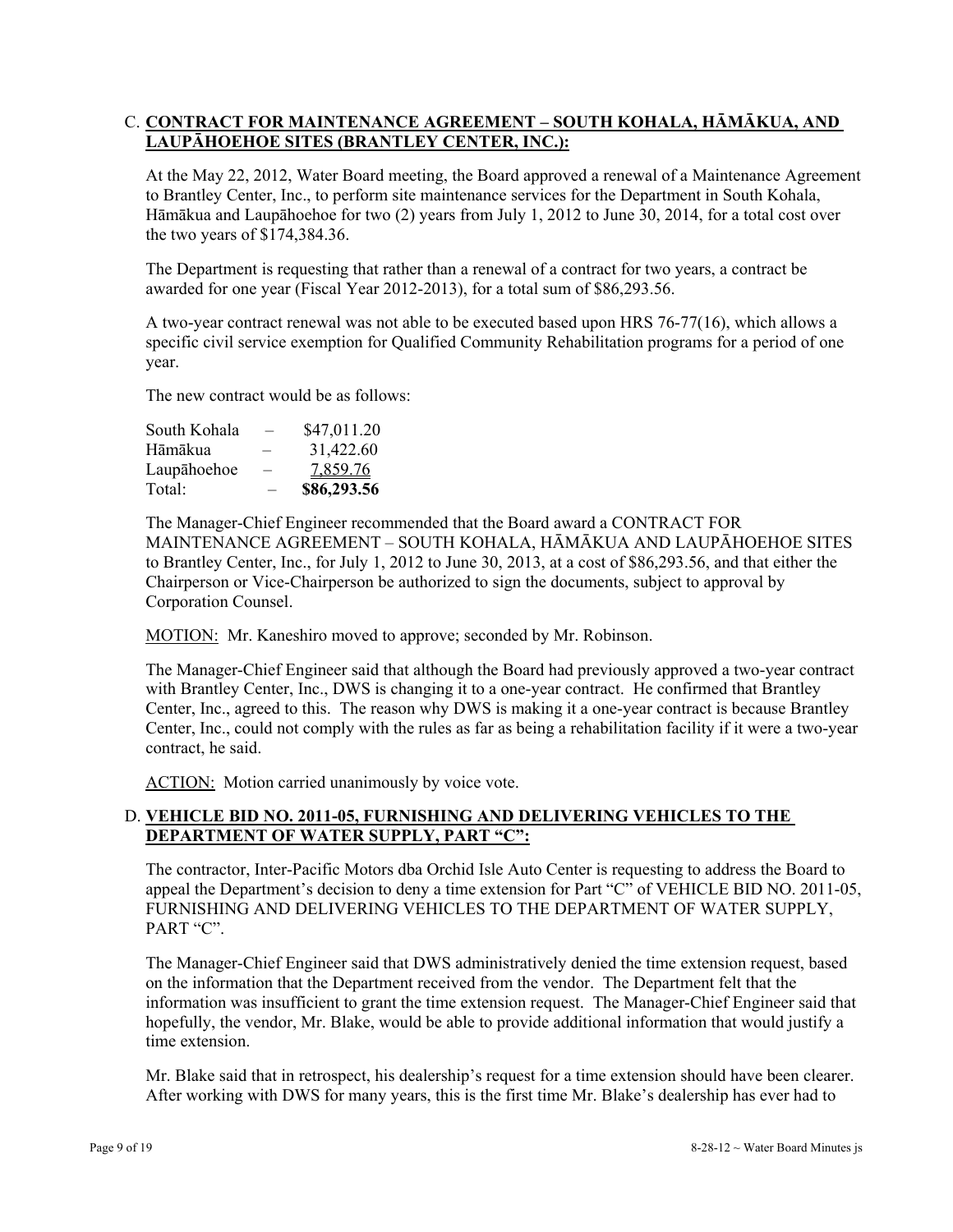apply for a time extension on delivery. He acknowledged that in his initial letter to the Manager-Chief Engineer, he gave "economic reasons" as the reason for granting the time extension request; this was a poor choice of words. Mr. Blake distributed information packets to the Board, which included tracking information on the vehicle in question since the day it was ordered. The packets also included the dealership's communications with the vehicle's body builder, as well as email correspondence with Ford Motor Company. Mr. Blake said that Ford essentially let his dealership twist in the wind. In the past, the dealership submitted a 180-day delivery timetable, and it was never an issue before. Normally, the dealership takes delivery around two months into the normal 180-day timeframe. However, this vehicle fell of the radar screen during transport, Mr. Blake said. The email correspondence with Ford shows that the dealership was trying to locate the vehicle and expedite its delivery. The delivery deadline was clear to all parties, he said. Right now, the vehicle is on the ocean, and is slated to arrive in Honolulu next week. It is expected in Hilo the following week, and the dealership will need a few days to prep the vehicle. The documentation from the body builder, which is the second stage of manufacturing, shows the vehicle was on a normal timetable up to May 22, 2012. However, the vehicle did not leave there until July 10. The emails showed that the vehicle was completed within the normal timetable, but it dropped off the map after July 10. The dealership was trying to locate the vehicle, but nobody at Ford could give a solid answer, Mr. Blake said. Once the vehicle was found on August 7, it has been moving, and the dealership has been able to keep tabs on it ever since. The dealership is not Ford itself; it is a dealer. Mr. Blake wanted to show the Board that this was not negligence on the dealership's part; it was Ford's transport issue, and therefore the dealership is asking for a time extension.

Mr. Lindsey said that given the extenuating circumstances, it would be reasonable to grant a time extension. The Board could not hold the dealership responsible for something that was out of its control.

The Manager-Chief Engineer asked what delivery date the dealership is proposing now.

Mr. Blake said that based on standard delivery time from Oakland to Hilo, the delivery date should be no later than September 15. That is the new delivery date that the dealership is requesting, he said.

Mr. Ikeda noted that the original delivery date was August 13.

The Manager-Chief Engineer said that in the initial request, Mr. Blake did not provide the tracking information that included where the vehicle got lost in transit, etc. The vendor may not have had control over the vehicle getting lost, so the Manager-Chief Engineer said he had no problem with granting a time extension to September 15.

Chairperson Meierdiercks said the first thing to ask DWS was whether the Department still needed the truck.

The Manager-Chief Engineer said yes, DWS still needs the truck.

Ms. Lee Loy asked whether September 15 was the firm delivery date to DWS, and asked whether it was the estimated date of arrival, with more days needed to prep the vehicle.

Mr. Blake said that the dealership was actually expecting the vehicle to arrive on September 5 or the following week. In any case, it would be enough time to get the vehicle ready, and September 15 was a firm date for delivery to DWS.

Ms. Lee Loy said she had experienced delivery delays that were outside of the control of the dealership. The dealership in this case had made its best efforts to be on top of things in terms of tracking and expediting, so Ms. Lee Loy said she had no problems with granting the time extension.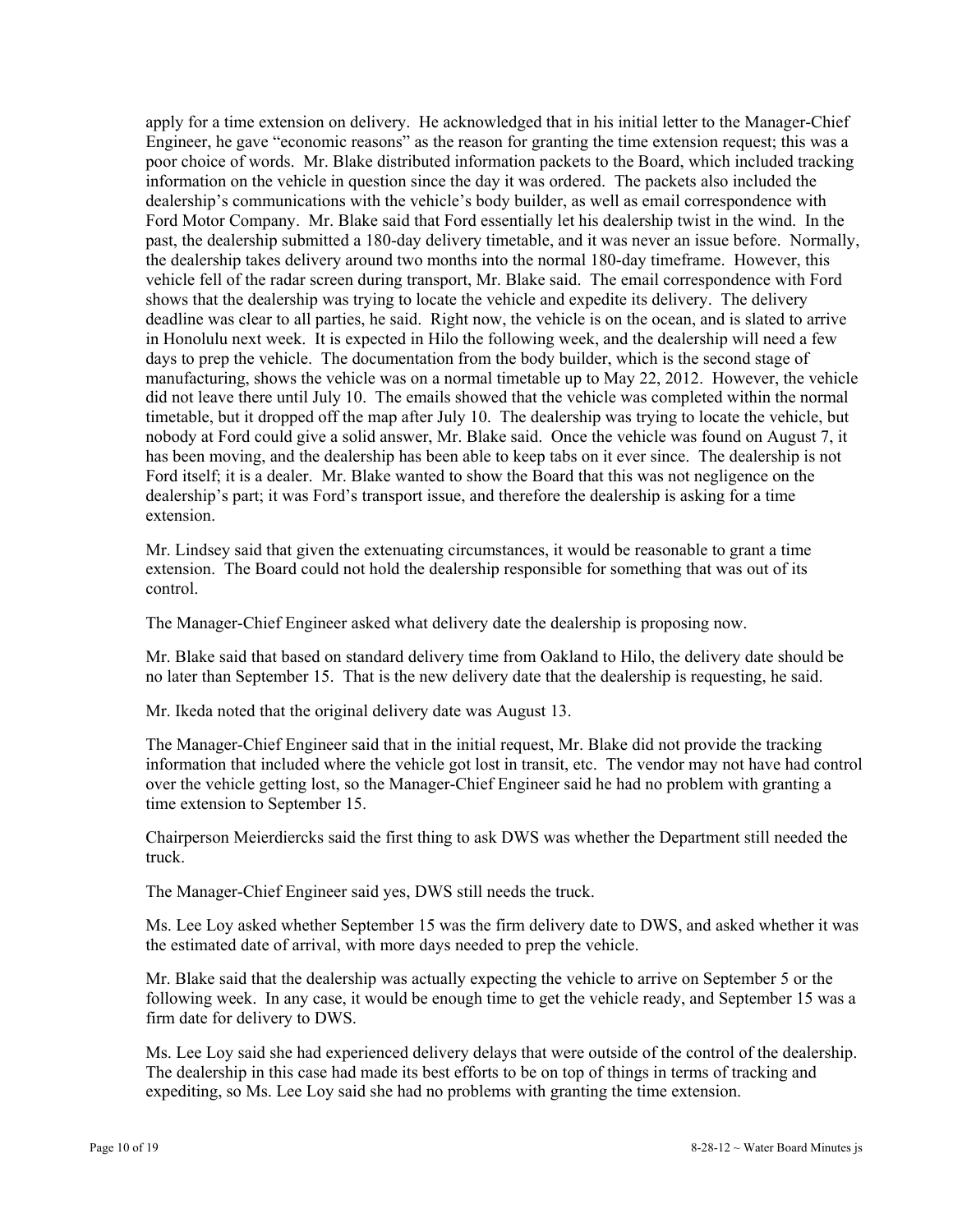Chairperson Meierdiercks asked whether the Board wanted to accept the time extension, or defer it back to DWS to handle.

Ms. Garson said that because this would mean an amendment to the contract terms (i.e., changing the delivery date from the original August 13, 2012, to September 15, 2012), the Board would need a Motion to extend the date.

ACTION: Mr. Greenwell moved to approve a time extension for delivery to September 15, 2012; seconded by Mr. Robinson, and carried unanimously by voice vote.

## E. **ENERGY MANAGEMENT ANALYST UPDATE:**

Ms. Myhre said the Lālāmilo Request for Proposals (RFP) was re-advertised on August 23, 2012, because the first advertisement schedule did not give enough time for the responses to come in. The readvertisement allowed more than twice as much response time, (i.e., about seven weeks), for the questionnaires to come in.

Turning to the Green Initiatives report, Ms. Myhre said that energy use has risen, compared to last year, due to an improving economy and more visitors to the island. Fleet fuel use is lower than last year. The next report will probably provide more information about the benefit of installing the Vehicle Monitoring system on 15 vehicles in the Waimea district. Those devices were installed in early June, and DWS is just getting data which proves that the reduction in idling time and associated lower fuel use. DWS has a 15 percent goal for non-revenue water; the chart on page 2 of the report shows that DWS in Fiscal 2012 is doing pretty well – only 3 percent above that goal. DWS is doing more leak detection, she noted.

Regarding hydro-generator energy savings, Ms. Myhre said that DWS has almost doubled its receipts from HELCO. She explained that HELCO is paying DWS for the hydro-generators that are connected through a Schedule Q contract. Receipts went from about \$24,000.00 in Fiscal Year 2010-2011, to \$43,800.00 in Fiscal Year 2011-2012. This is because DWS is generating more electricity, and also because HELCO is paying DWS almost 19 cents per kilowatt-hour.

Ms. Myhre, who attended a meeting of the Energy Advisory Commission in July, reported on the County's latest initiatives to boost energy efficiency. The County is currently changing out all of the streetlights, etc., to energy-saving LEDs. This project will take about a year to accomplish, and is expected to show about \$1 million in energy savings to the County. The replacement of the bulbs is being funded through federal stimulus (ARRA) funds. The County is receiving three hydrogen-powered buses in the first quarter of 2013. The buses will be refueled by a hydrogen generation facility at Puna Geothermal, she said. Lastly, the County has hired a person to form a fleet owners' association, which will include fleet owners (trucking, County, etc.) from all over the island. The association's purpose is to allow sharing information about alternative fuels, fuel efficiencies, etc.

Mr. Robinson asked Ms. Myhre to show in *kilowatt-hours* the cost of DWS's energy bill.

Ms. Myhre said she used to have such a graph on the energy use cost, and would add that back into her Green Initiatives report.

### F. **MONTHLY PROGRESS REPORT**:

No discussion.

# G. **REVIEW OF MONTHLY FINANCIAL STATEMENTS:**

No discussion.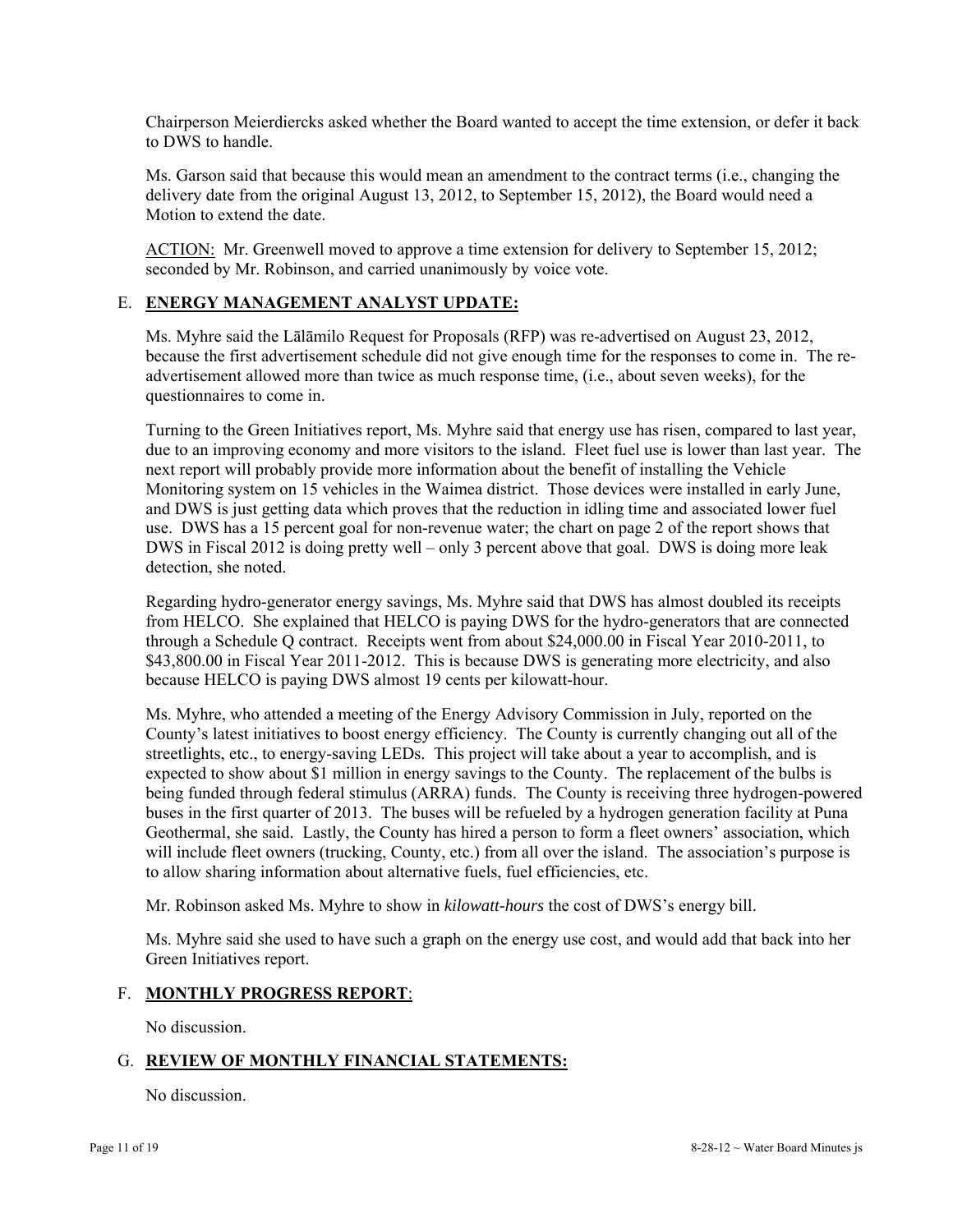### H. **MANAGER-CHIEF ENGINEER'S REPORT:**

The Manager-Chief Engineer provided an update on the following:

- 1) Palani Road Transmission Waterline Project Timetable reported earlier in the meeting.
- 2) Hawaiian Ocean View Estates Project DWS has called a community meeting for tomorrow night amid concerns about misinformation regarding water haulers. One complaint from residents has been why the water haulers' rates have not gone down. DWS has told the residents that the Department has no control over what the truckers charge for hauling water to residents, the Manager-Chief Engineer said. There have been allegations from residents that DWS colluded by allowing only certain truckers to sign up for meters. The Department has been very proactive in informing the community when the sign-up for the standpipe meters would be, and that it would be **strictly on a first-come, first-served basis**. Other information included the qualifications for sign-up, the fees that would be charged, the requirement that the applicant be current on any existing DWS accounts, etc. The Manager-Chief Engineer said that on sign-up day, people lined up from as early as 6:00 a.m. Once the first ten applicants were signed up, the Department took in additional applications as alternates in case payment for any of the first 10 applicants failed to come through. The sign-up was done as openly and as fairly as possible, in accordance with DWS's Rules and Regulations. DWS plans to explain the process to the public again at the community meeting tomorrow. Mr. Taniguchi asked whether 10 meters were the limit. The Manager-Chief Engineer confirmed that 10 was the limit, because there are only 10 available meters and 10 spaces for the meters. Mr. Greenwell asked if there were an Ocean View community member who could act as a point person or quasi-mediator to explain what the process is, etc. The Manager-Chief Engineer said that the intent is to clear the air tomorrow night, in the hopes of mediating any concerns. Mr. Greenwell noted that the (spigot) water is free; he wondered what else the community wants. Mr. Perry asked whether more meters could be put in, and whether they would fit. The Manager-Chief Engineer said it would call for further design and construction, and additional cost and construction funding, which DWS does not have. Therefore, the limit is 10 meters at this point. Mr. Perry noted that he had read in the newspaper that one low-cost hauler failed to get a meter. He asked if there were any DWS Rule whereby a customer would lose his meter if he fails to use it within three months or thereabouts. The Manager-Chief Engineer said no, there was no such Rule; as long as the customer pays the standby charge, DWS cannot cut off service. Mr. Taniguchi asked whether the water haulers just fill from one meter, or fill from individual meters. The Manager-Chief Engineer said the haulers have separate meters; the water spigots are for the small users and that water has been paid for by the County. Mr. Taniguchi asked about other areas that have similar fill stations; he asked whether there was a meter for each hauler in those places. The Manager-Chief Engineer confirmed this; DWS has facilities in Nā'ālehu, to which DWS intends to keep hauling water. He noted that the facility itself is temporary, because it is off of a fire hydrant, onto which meters have been installed; despite the establishment of the new Ocean View facility, DWS will continue to haul water to the facilities in Nā'ālehu, he said. There are similar facilities in Ho'okena, Kea'au, and Keonepoko. Mr. Lindsey asked why DWS does not charge the haulers for the meters, and he asked why DWS does not charge water haulers who want to come in, the cost to enable that area to have a meter. The Manager-Chief Engineer said that the Ocean View site was designed for a bank of 10 meters, five on one side and five on the other, with two standpipes. To accommodate additional banks of meters, DWS would need to have somebody pay for design and construction, etc. Mr. Lindsey asked whether DWS paid for the installation of the 10 meters now in place. The Manager-Chief Engineer said the money came from the \$6 million (from the State of Hawai'i). Mr. Lindsey said his question was why DWS from the beginning did not have the truckers/water haulers pay for meters to be installed. The Manager-Chief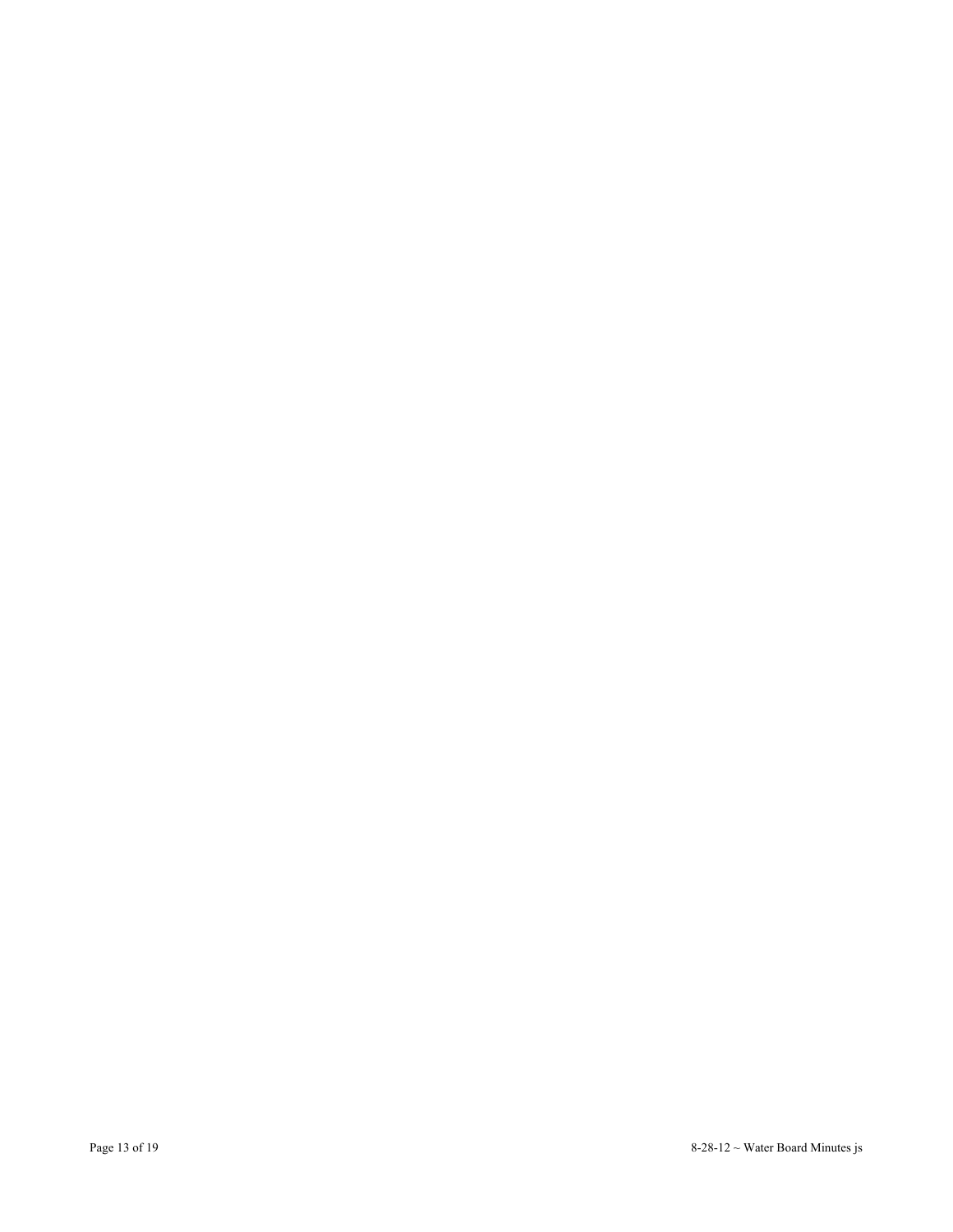- 3) Kawailani Tank update Mr. Inaba said he talked with the electrical sub-contractor, who will be submitting a list of equipment that he thinks should be replaced. There are ultra-sonic meters that need to be reset, and taken apart to ensure the contacts are good, etc. Some of the expensive electronic equipment on site will be tested first (instead of automatically deciding that it needs to be replaced). There are three units that could cost upwards of \$20,000 to replace, so it makes sense to test it to see if the equipment actually works. He noted that the fencing sub-contractor is no longer in business, so a new, qualified sub-contractor will be coming in.
- 4) Pu'ukala/Kona Ocean View Properties Subdivision Improvement District Update DWS has gotten the State Highways Division of the Department of Transportation (DOT) to approve the construction plans. DWS will not get a permit until DOT and DWS can agree on the Letter of Conditions and the Use and Occupancy Agreement. DWS is trying to schedule a meeting with DOT to discuss some of those Conditions, so that DWS can sign off on the Conditions. DWS also needs to go back to County Council, to get the Council to approve a Resolution to proceed with going out to bid and constructing the project. The Manager-Chief Engineer thinks that DWS can go to Council pending DWS's negotiations with DOT; he asked staff to schedule DWS's meeting with the County Council to get the Resolution to move forward with the project. DWS hopes to go out to bid on this project by the end of the year.
- 5) Class action lawsuit against Syngenta, a manufacturer of Atrazine, a herbicide Water Systems – DWS is participating in a class action suit involving the manufacturer of Atrazine, a herbicide which leached into water systems on the Mainland, and into 10 of DWS's water systems. The herbicide had been used by the plantations, and had leached into some DWS aquifers. Several of DWS's water sources have traces of Atrazine. Mr. Uyehara said that the plaintiffs' lawsuit, filed in U.S. District Court in Southern Illinois, was heard some eight years ago. While Syngenta, the defendant, is not claiming any responsibility, it is seeking to resolve the issue so that they can continue to sell their product. Syngenta has agreed to a proposed class action settlement whose estimated value is \$105 million. Once that agreement for potential settlement was made, water systems across the nation that detected Atrazine were sent letters or postcards inviting them to join in the class action lawsuit. The 10 DWS systems that have had Atrazine detected since the mid-1990s have been below the maximum contaminant levels, with traces that were fractions of a part per million, Mr. Uyehara said. However, DWS felt that this lawsuit would help the Department in the event that DWS needed to treat for Atrazine at some future time; that is why DWS decided to participate in the class action suit. The Manager-Chief Engineer said that DWS participation will not cost the Department anything; if the lawsuit goes the plaintiffs' way, DWS may see about \$5,000.00 per system. Mr. Uyehara said it would be a minimum of \$5,000.00 per system, and some systems elsewhere have gotten \$20,000.00 to \$50,000.00. Mr. Uyehara noted that the deadline for joining the suit was really tight, the day of the Board meeting, August 28, 2012.. The Manager-Chief Engineer said that Kauai Water Supply was participating in the suit, but it was not clear if Honolulu or Maui were participating.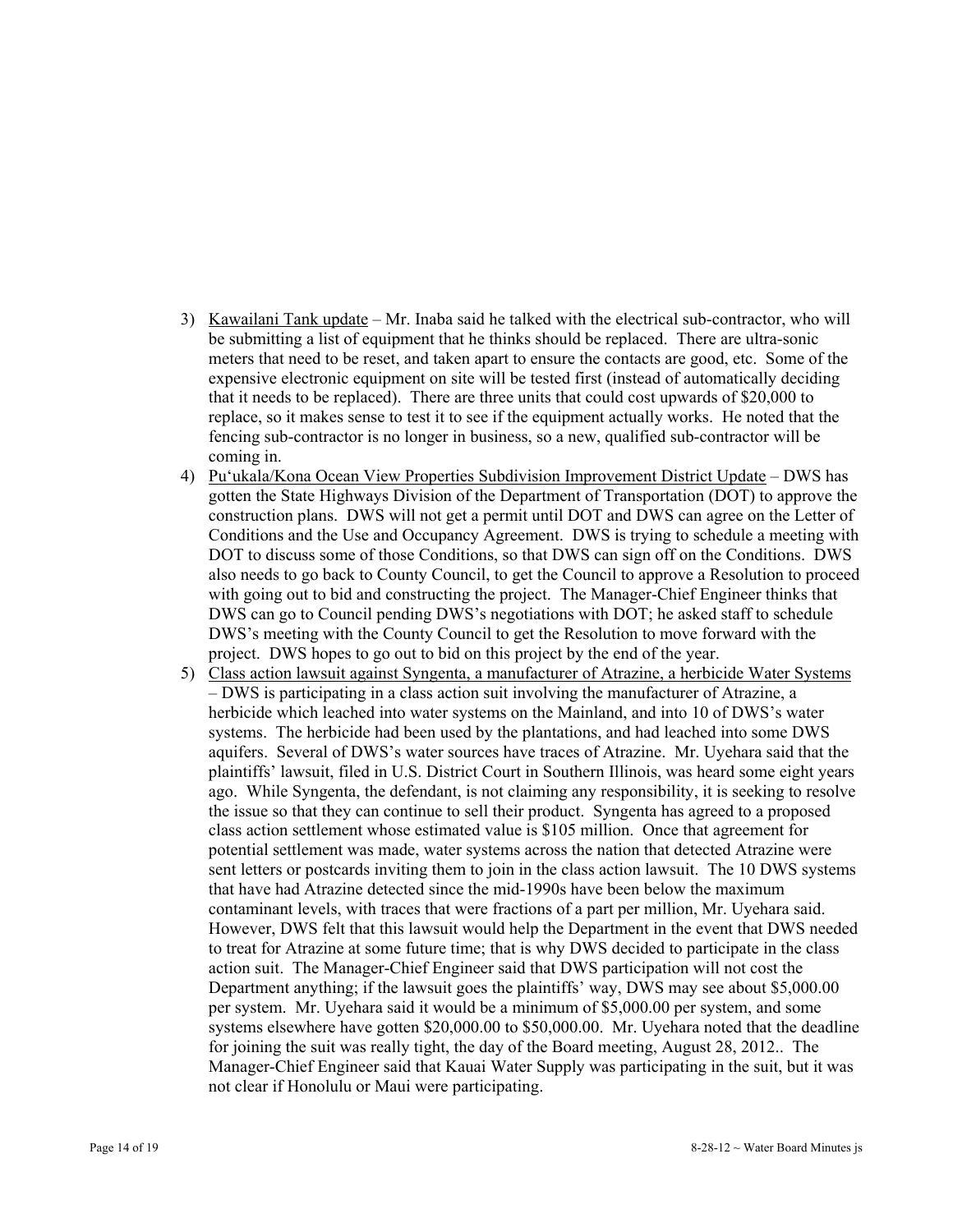Mr. Robinson asked if it was okay to inquire about the Palani project, which was covered earlier. Referring to the Forest City project, he asked if there was any cost recovery to other entities who put money into improvements on the Palani Transmission facility.

The Manager-Chief Engineer said that QLT and Hawaiian Homes were the only participants in the Palani project. Forest City was not a participant; they will need to do additional things to get their water to their project, he said. DWS is discussing potential well sites with Forest City; Forest City will have to do their own well sites, and will have to make sure that those wells can feed into DWS's system and transmit water to their project. Forest City still has a lot to do on their side, the Manager-Chief Engineer said.

Mr. Robinson asked whether there would be any cost recoveries to other entities that may have put up monies or donated facilities or granted easements ahead of time.

The Manager-Chief Engineer said that avenue is not available, unless the entity has a Development Agreement with the Water Board; he did not think anybody else could participate right now. He said he did not know whether Forest City had any additional lands in the area that they might be able to enjoy some of the benefits of the water system improvements.

Mr. Inaba clarified, saying that when a developer does off-site improvements by participating in transmission, storage, donation of the source, etc., the developer can get a Facilities Charge credit at the time that the developer wants to use the water. In such a case, the developer will get a percentage taken off the Facilities Charge. There would be, in a sense, a recovery, he said.

The Manager-Chief Engineer reiterated that the developer would first have to have a Development Agreement with the Water Board.

Mr. Robinson said the reason he was asking about recovery was because that whole area in question is so crucial for growth, and getting water to that area is crucial to growth, as is getting everyone to participate.

The Manager-Chief Engineer noted DWS's agreement with Mr. Dan Bolton for the Waiaha Water System Improvements. That agreement involves bringing water down to Kailua village from Waiaha; Mr. Bolton proposed to do the transmission system down from DWS's well in Waiaha to Kailua village. Under that agreement, the developer participates in the improvements, and gets a break on the Facilities Charge. That agreement will be expiring at the end of the year, unless Mr. Bolton comes back with some kind of time extension. It would be a good project because it would bring water from Waiaha to Kailua, he added.

Mr. Robinson asked whether there would be a waterline in the extension of the new highway in the Palani Transmission area, where work will begin in September.

The Manager-Chief Engineer said yes, DWS will be improving its transmission system on the highway. In fact, DWS deposited its share of the funding into that project already, he said.

6) Public Information and Education Specialist Update – Ms. Aton and Mr. Okamoto attended an intensive two-day Tropical Cyclone exercise with other departments at Civil Defense. Ms. Aton also attended a training session in emergency mass notification software. She also attended a meeting in Honolulu of the Water Conservation Advisory Group regarding water consumption statewide. DWS is working with the Department of Health (DOH) on a joint conference in January next year, possibly combining it with the Kona Water Roundtable. Ms. Aton noted that DOH has funds to hold such a joint conference, and hopefully will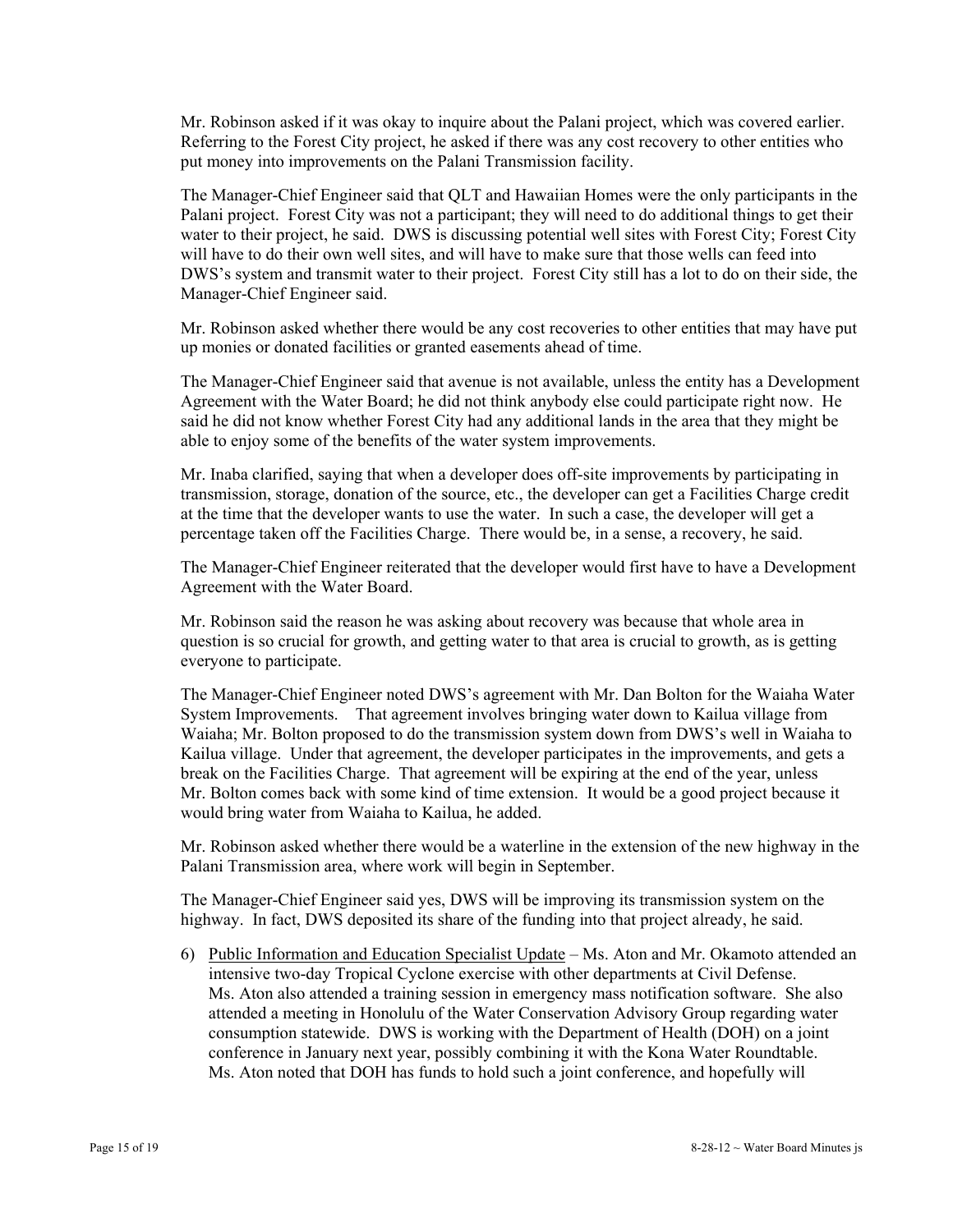Mr. Greenwell asked if an update on the now-empty Waikoloa Reservoir No. 1 can be provided at a future meeting; the Manager-Chief Engineer said he would have it on next month's Manager-Chief Engineer's Report.

## I. **CHAIRPERSON'S REPORT:**

Chairperson Meierdiercks reminded the Board that protocol calls for any communications with DWS staff to go through the Manager-Chief Engineer.

The Manager-Chief Engineer said that the Hawai'i Water Works Association (HWWA) meeting is set for October 17-19. The main question is how many Board members may attend; he noted that all of the Board (except Mr. Kaneshiro) expressed interest in attending. Unfortunately, not all of the Board may attend, so the Manager-Chief Engineer said he left it to the Chairperson to decide who may attend the HWWA. The number of Board members who may attend is limited to four members, he said.

Chairperson Meierdiercks said the past practice was based on seniority, whereby the Chairperson, Vice-Chairperson, and longest-serving members would have precedence in attending.

The Manager-Chief Engineer said that based on seniority, it would be the Chairperson, the Vice-Chairperson, with Mr. Lindsey and Mr. Perry as members whose terms expire first.

Mr. Perry said that the Board has for a while had limitations on the number of people attending conferences, but he asked whether there was some flexibility in the number of members who may attend, and whether the Board could approve the number.

Ms. Garson said that the number is less than a quorum, which is why up to four members may attend. Five is a quorum, and four is the maximum number who may attend – even under the new Sunshine Law. She said it basically was a Sunshine Law issue. Under the new law, the Board does not have to form a committee in order for four members to attend a meeting. However, the four must come back after the meeting and report. Ms. Garson said she talked to the Office of Information Practices (OIP) this morning regarding how much flexibility there was in the number who may attend; four is the maximum number of members who may attend.

Chairperson Meierdiercks said that technically, the Board could not hold a meeting because it was not publicized.

Ms. Garson said the question is whether it becomes a meeting when more than a quorum goes to a conference. The need to report to the Board after the HWWA conference (with the need to take Minutes, etc.) makes it complicated, she said. In the conversation with the OIP attorney, Ms. Garson and the attorney explored whether the Board could go on different tracks by attending different, consecutive working groups. The Board could split up, but the problem arises when there is only one Item on the conference's Agenda. By having more than a quorum attend, there were more issues created than it was worth, Ms. Garson said. Therefore, Ms. Garson and the OIP attorney decided that it was best to stick to having attendance be limited to four members. In that way, there would be absolutely no questions or complaints, and the four members could actually discuss matters, as long as they report on it.

Mr. Taniguchi asked for confirmation that the HWWA conference would *not* constitute a County Water Board meeting.

Ms. Garson said she thought that the OIP's concern was that it was the *Hawai'i* Water Works Association conference; there might have been a little more flexibility if it was the national American Water Works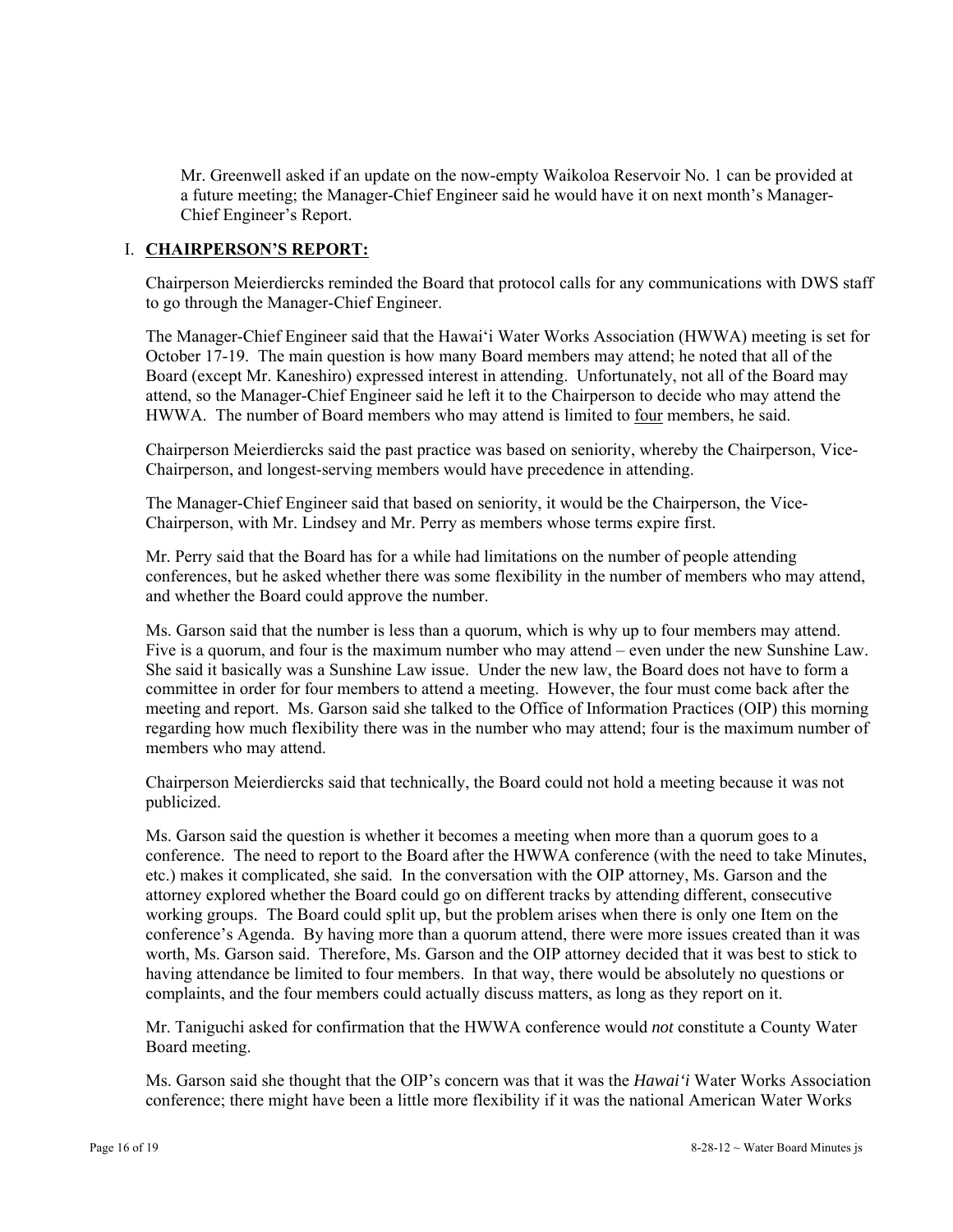Association meeting on the Mainland, whereby Board members could separate out and avoid going to the same events. She said she called OIP this morning to make sure that she was not being overly strict with the Board.

Mr. Taniguchi said that when DWS hosts the HWWA conference, the Board wants all of their counterparts on the other islands to attend and support DWS. Attendance at the HWWA meeting would not be like attending a Board meeting; this should be clarified. By sitting in on a workshop at the conference, the Board would not be doing Board business. The Board would be learning things. The HWWA conference would not be the Board's meeting, so the quorum issue has no validity, Mr. Taniguchi said. He said that whoever from the Board wants to go should be allowed to go, and show support for Honolulu. When DWS hosts the same conference, the Board wants the Boards from other islands to come here to show their support for DWS.

Ms. Garson said she understood Mr. Taniguchi's concern.

Chairperson Meierdiercks said this conference is an educational opportunity for Board members; educating themselves about DWS matters is part of each Board member's mandate. He asked how Ms. Garson could justify the Board being educated, and yet not allow the Board to attend.

Ms. Garson said the idea is that Board members come back from a conference and report.

Chairperson Meierdiercks said yes, everybody can go to the conference, and everybody can report back.

Mr. Taniguchi said that if Board members go to different workshops, they could split up. Attending conferences like HWWA is a real eye opener; Board members learn a tremendous amount about water.

Ms. Garson said she can only advise the Board; she cannot make the Board listen.

MOTION: Mr. Taniguchi moved that whoever on the Board wishes to attend the HWWA conference, should be allowed to attend; seconded by Mr. Lindsey.

Ms. Garson said that all she can do is tell the Board what the law says. She reiterated that she checked with OIP, and actually read the HWWA Agenda to the OIP attorney. Ms. Garson and the attorney discussed whether or not certain Items were Board business, and ultimately Board business will come up. There are Items of importance to the Board on the conference Agenda. OIP considers this Board business, so OIP's recommendation – and Ms. Garson's recommendation – is that the Board limit attendance to four members. The alternative is to suffer the consequences of an intentional Sunshine Law violation, which the Board will end up having to defend.

Mr. Uyeda noted that he is the administrator of the utility company he works for. He asked whether he would be breaking quorum if his water company pays for his attendance.

Ms. Lee Loy said Mr. Uyeda would be attending in his capacity as the utility's administrator.

Ms. Garson said well, Mr. Uyeda must not talk to the rest of the Board at the conference. In such a case, Mr. Uyeda's company would be sending him to the conference for an entirely different purpose; DWS would not be paying for Mr. Uyeda to attend, nor would Mr. Uyeda be going as a member of the Board. Mr. Uyeda cannot be barred from attending in his own personal capacity, Ms. Garson said.

Chairperson Meierdiercks asked what would happen if he (Mr. Meierdiercks) paid *his* own way, and went to the conference on his own.

Ms. Garson said it was not a matter of who is paying; it is a matter of the discussion. Citing the Kona Water Roundtable as an example, she said that there was always a question of whether the event involves Board business. The OIP considers that the Board is kind of having a meeting that was not publicized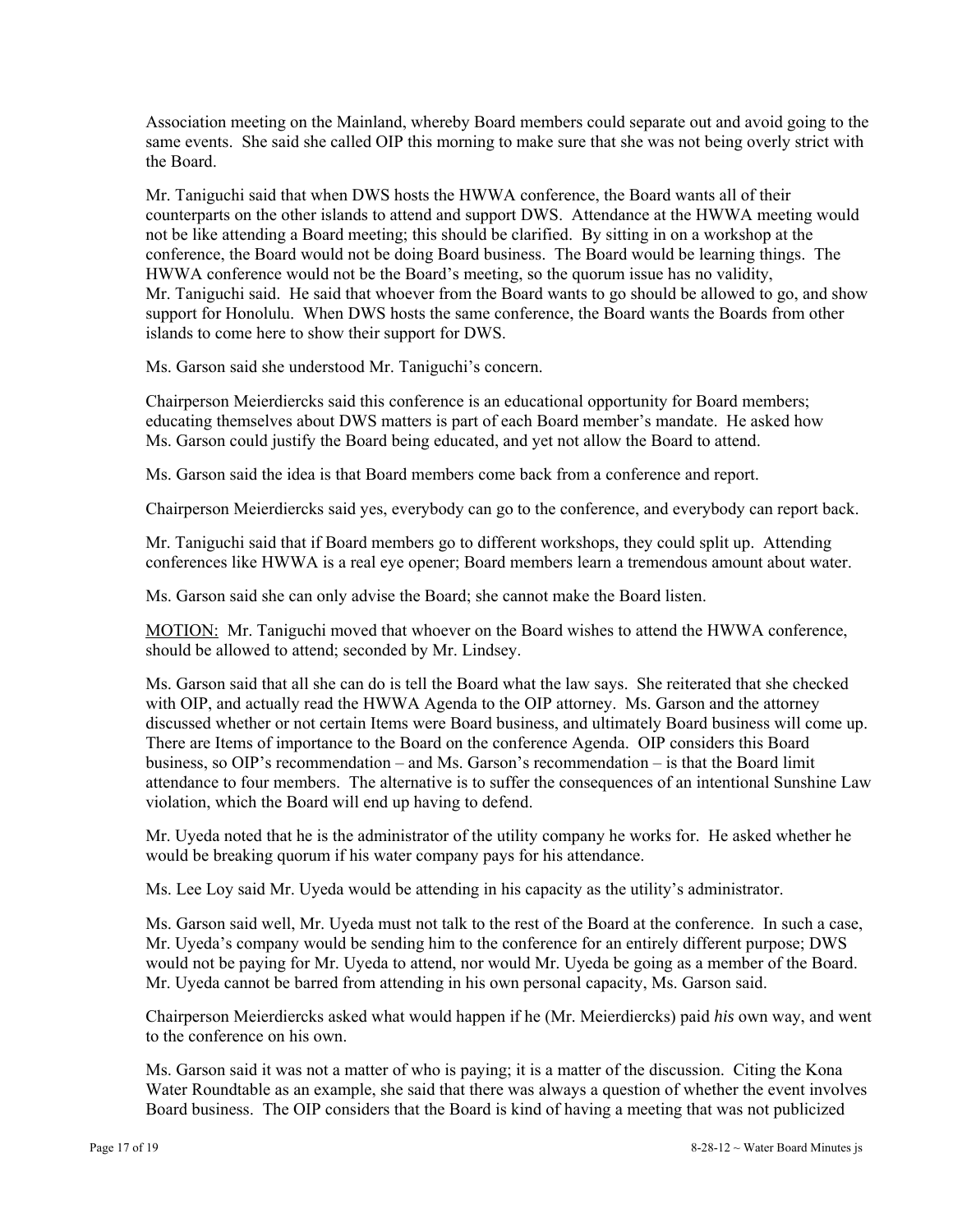and the public is not there. Therefore, it is a Sunshine Law violation. It is not necessarily a matter of who pays. It is more a matter of the discussion of Board business. She noted that the new Sunshine Law allows up to four members to actually discuss Board business at a seminar, provided that the Board members come back and report.

Mr. Taniguchi asked what happens if the Board does not *want* to discuss Board business during the conference. He asked what happens if the Board makes it a condition that the Board members do not meet during the conference.

Mr. Robinson asked Ms. Garson whether OIP would have cause of action against the Board if all eight or nine Board members attended, and had no discussion regarding Board business (and only listened to presentations for educational purposes.)

Ms. Garson said that OIP does not bring causes of action. It would be a member of the public complaining that the Board had an unnoticed meeting. The issue would be whether or not it was an intentional move to skirt the Sunshine Law.

Mr. Robinson said the member of the public would have to prove that the Board had held a meeting and discussed Board business.

Ms. Garson agreed. She said that one of the issues that came up when Ms. Garson was talking to OIP regarding the Kona Water Roundtable, was the open-forum type of situation. In such a setting, there may be question and answer sessions, etc., but OIP may consider that to be a discussion that pertains to Board business. Ms. Garson and OIP talked about various scenarios, and it started to get a bit ridiculous, she said.

Mr. Robinson quipped that "ridiculous" could be the operative word of the day.

Chairperson Meierdiercks noted that there was a Motion and Second on the floor.

Ms. Garson said that instead of having a Motion and a Second, she could call back the OIP attorney to present the various scenarios that the Board mentioned, in hopes of figuring out how to work the issue. She reiterated that the back-and-forth with OIP on the scenarios was getting ridiculous.

Mr. Taniguchi said the Chairperson should call for the question.

ACTION: Motion carried unanimously by voice vote.

Chairperson Meierdiercks said he concurred with the Board's thinking on this matter; some of these Sunshine Law concerns go over the top. He said that at times, the Sunshine Law may have to be tested.

### 8) ANNOUNCEMENTS:

### 1. **Next Regular Meeting:**

The next meeting of the Water Board will be held at 10:00 a.m. on September 25, 2012, at Department of Water Supply, Operations Center Conference Room, 889 Leilani Street, Hilo, HI.

Chairperson Meierdiercks asked whether there would be a Public Hearing on the Power Cost Charge.

Mr. Sumada said no.

#### 2. **Following Meeting:**

The following meeting of the Water Board will be held at 10:00 a.m. on October 23, 2012, at Department of Water Supply, Operations Center Conference Room, 889 Leilani Street, Hilo, HI.